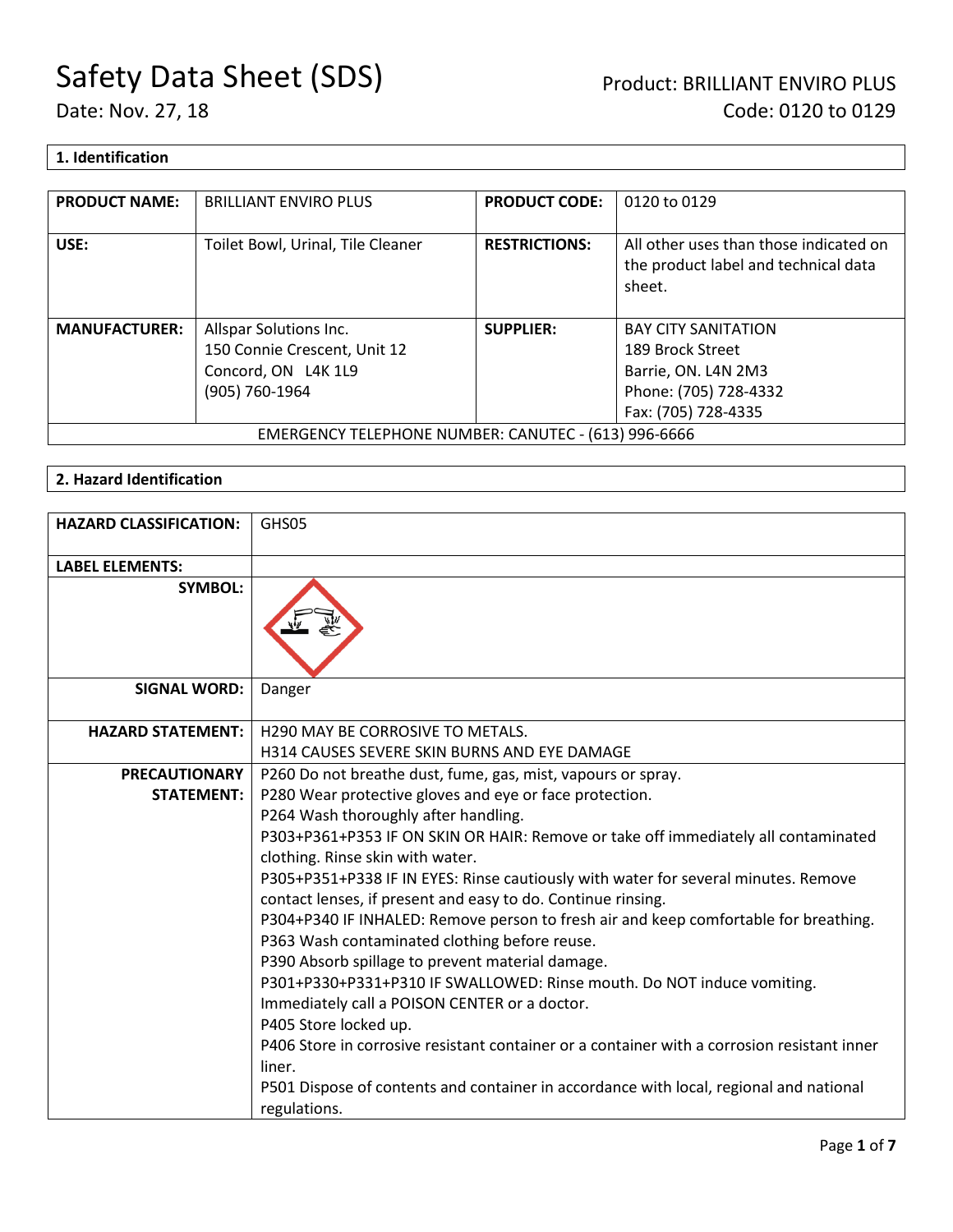**OTHER HAZARDS:** None.

#### **3. COMPOSITION / INFORMATION ON INGREDIENTS**

| <b>CHEMICAL NAME</b>                                                                                                                                                                                                                                                                                                                               | <b>COMMON NAME</b> | <b>CAS REGISTRY</b> | <b>CONCENTRATION</b> |
|----------------------------------------------------------------------------------------------------------------------------------------------------------------------------------------------------------------------------------------------------------------------------------------------------------------------------------------------------|--------------------|---------------------|----------------------|
| Organic Acid                                                                                                                                                                                                                                                                                                                                       | Organic Acid       |                     | $7 - 15%$            |
|                                                                                                                                                                                                                                                                                                                                                    |                    |                     |                      |
| For production reasons a range is given. There are no additional ingredients present which, within the current<br>knowledge of the supplier and in the concentrations applicable, are classified as hazardous to health or the environment<br>and hence require reporting in this section NOTE: Confidential business information rules can apply. |                    |                     |                      |

#### **4. FIRST-AID MEASURES**

| FIRST-AID MEASURES BY ROUTE OF EXPOSURE: |                                                                                                                                                                                                                                                                                                                                                                                                                                                                                                                                                                                                                                                                                                                                                                                       |  |
|------------------------------------------|---------------------------------------------------------------------------------------------------------------------------------------------------------------------------------------------------------------------------------------------------------------------------------------------------------------------------------------------------------------------------------------------------------------------------------------------------------------------------------------------------------------------------------------------------------------------------------------------------------------------------------------------------------------------------------------------------------------------------------------------------------------------------------------|--|
| <b>INHALATION:</b>                       | Get medical attention immediately. Call a poison center or physician. Remove victim<br>to fresh air and keep at rest in a position comfortable for breathing. If it is suspected<br>that fumes are still present, the rescuer should wear an appropriate mask or self-<br>contained breathing apparatus. If not breathing, if breathing is irregular or if<br>respiratory arrest occurs, provide artificial respiration or oxygen by trained<br>personnel. It may be dangerous to the person providing aid to give mouth-to-mouth<br>resuscitation. If unconscious, place in recovery position and get medical attention<br>immediately. Maintain an open airway. Loosen tight clothing such as a collar, tie, belt<br>or waistband.                                                  |  |
| <b>SKIN CONTACT:</b>                     | Get medical attention immediately. Call a poison center or physician. Wash<br>contaminated skin with soap and water. Remove contaminated clothing and shoes.<br>Wash contaminated clothing thoroughly with water before removing it, or wear<br>gloves. Continue to rinse for at least 10 minutes. Chemical burns must be treated<br>promptly by a physician. Wash clothing before reuse. Clean shoes thoroughly before<br>reuse.                                                                                                                                                                                                                                                                                                                                                     |  |
| <b>EYE CONTACT:</b>                      | Get medical attention immediately. Call a poison center or physician. Immediately<br>flush eyes with plenty of water, occasionally lifting the upper and lower eyelids.<br>Check for and remove any contact lenses. Continue to rinse for at least 10 minutes.<br>Chemical burns must be treated promptly by a physician.                                                                                                                                                                                                                                                                                                                                                                                                                                                             |  |
| <b>INGESTION:</b>                        | Get medical attention immediately. Call a poison center or physician. Wash out<br>mouth with water. Remove dentures if any. Remove victim to fresh air and keep at<br>rest in a position comfortable for breathing. If material has been swallowed and the<br>exposed person is conscious, give small quantities of water to drink. Stop if the<br>exposed person feels sick as vomiting may be dangerous. Do not induce vomiting<br>unless directed to do so by medical personnel. If vomiting occurs, the head should be<br>kept low so that vomit does not enter the lungs. Chemical burns must be treated<br>promptly by a physician. Never give anything by mouth to an unconscious person. If<br>unconscious, place in recovery position and get medical attention immediately. |  |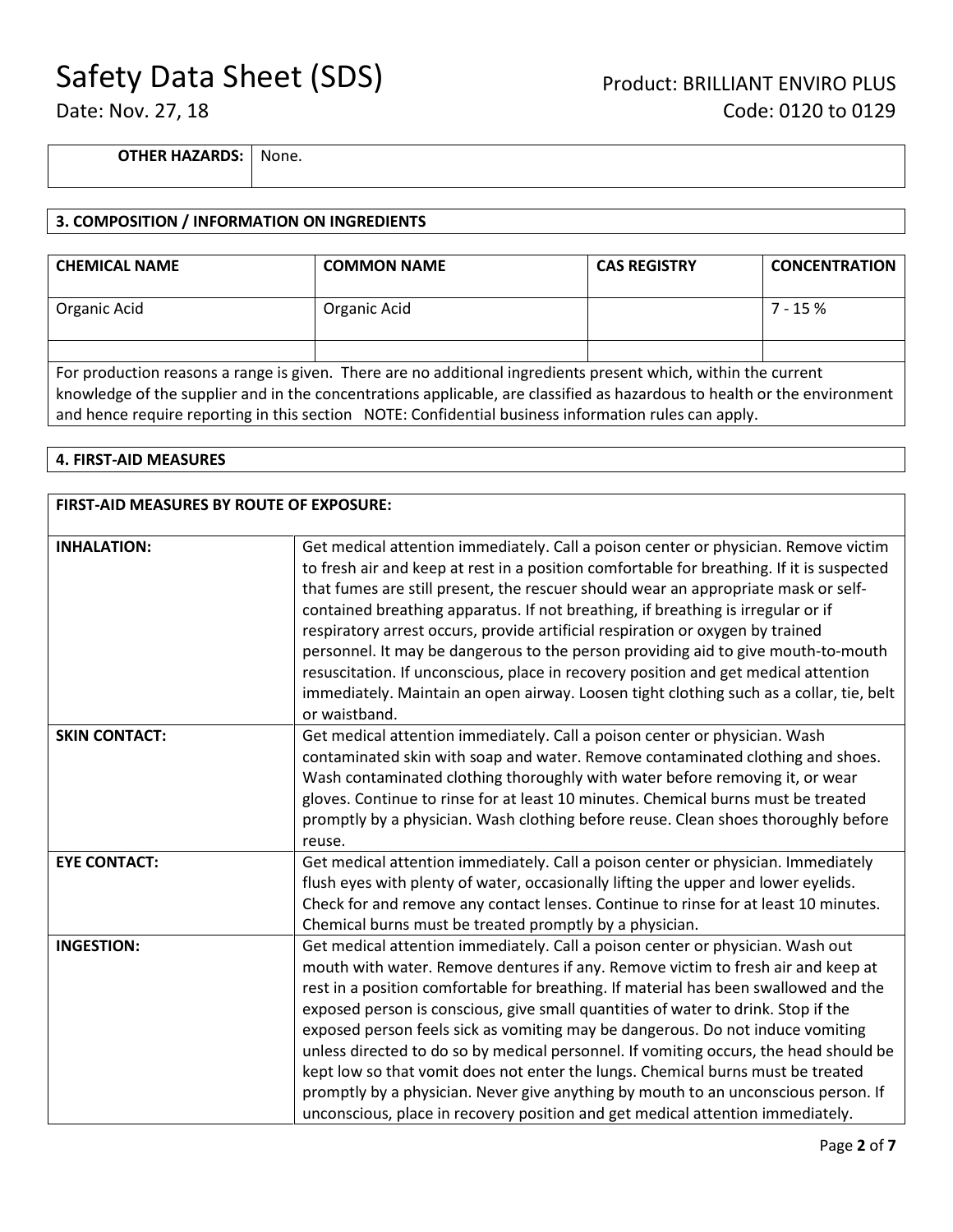# Date: Nov. 27, 18 Code: 0120 to 0129

|                                | Maintain an open airway. Loosen tight clothing such as a collar, tie, belt or   |  |
|--------------------------------|---------------------------------------------------------------------------------|--|
|                                | waistband.                                                                      |  |
| <b>MOST IMPORTANT SYMPTOMS</b> | Contact can cause pain, redness, burns, and even blistering. Burns may not be   |  |
| <b>AND EFFECTS (ACUTE OR</b>   | immediately painful; onset of pain may be delayed minutes to hours. Permanent   |  |
| DELAYED):                      | damage including blindness can result after prolonged contact with eyes.        |  |
| <b>IMMEDIATE MEDICAL</b>       | Treat symptomatically. Contact poison treatment specialist immediately if large |  |
| <b>ATTENTION AND SPECIAL</b>   | quantities have been ingested or inhaled.                                       |  |
| <b>TREATMENT IF NECESSARY:</b> |                                                                                 |  |

#### **5. FIRE-FIGHTING MEASURES**

| <b>SUITABLE EXTINGUISHING MEDIA:</b>                                                                 | CO2, sand, extinguishing powder.                                      |
|------------------------------------------------------------------------------------------------------|-----------------------------------------------------------------------|
| <b>UNSUITABLE EXTINGUISHING MEDIA:</b>                                                               | <b>NAV</b>                                                            |
| SPECIFIC HAZARDS ARISING FROM THE                                                                    | In case of accidental fire and extreme heat conditions, the following |
| gaseous products can be released after water evaporation: hydrocarbons,<br><b>HAZARDOUS PRODUCT:</b> |                                                                       |
|                                                                                                      | carbon monoxides and dioxides (COx) and nitrogen dioxide (NOx).       |
| SPECIAL PROTECTIVE EQUIPMENT AND                                                                     | No special measures required                                          |
| <b>PRECAUTIONS FOR FIREFIGHTERS:</b>                                                                 |                                                                       |
| <b>ADDITIONAL INFORMATION:</b>                                                                       | This product is not flammable                                         |

#### **6. ACCIDENTAL RELEASE MEASURES**

| PERSONAL PRECAUTIONS, PROTECTIVE           | Wear recommended protective equipment(s). Keep unprotected             |
|--------------------------------------------|------------------------------------------------------------------------|
| <b>EQUIPMENT AND EMERGENCY PROCEDURES:</b> | persons away.                                                          |
| <b>METHODS AND MATERIALS FOR</b>           | SMALL SPILL: Stop leak if without risk. Move containers from spill     |
| <b>CONTAINMENT AND CLEANING UP:</b>        | area. Dilute with water and mop up if water-soluble. Alternatively, or |
|                                            | if water-insoluble, absorb with an inert dry material and place in an  |
|                                            | appropriate waste disposal container. Dispose of via a licensed waste  |
|                                            | disposal contractor.                                                   |
|                                            | LARGE SPILL: Stop leak if without risk. Move containers from spill     |
|                                            | area. Approach release from upwind. Prevent entry into sewers,         |
|                                            | water courses, basements or confined areas. Wash spillages into an     |
|                                            | effluent treatment plant or proceed as follows. Contain and collect    |
|                                            | spillage with non-combustible, absorbent material e.g. sand, earth,    |
|                                            | vermiculite or diatomaceous earth and place in container for           |
|                                            | disposal according to local regulations (see Section 13). The spilled  |
|                                            | material may be neutralized with sodium carbonate, sodium              |
|                                            | bicarbonate or sodium hydroxide. Dispose of via a licensed waste       |
|                                            | disposal contractor. Contaminated absorbent material may pose the      |
|                                            | same hazard as the spilled product. Note: see Section 1 for            |
|                                            | emergency contact information and Section 13 for waste disposal.       |

### **7. HANDLING AND STORAGE**

| <b>PRECAUTIONS FOR SAFE HANDLING:</b> | Put on appropriate personal protective equipment (see Section 8). Do not |  |
|---------------------------------------|--------------------------------------------------------------------------|--|
|                                       | get in eyes or on skin or clothing. Do not breathe vapor or mist. Do not |  |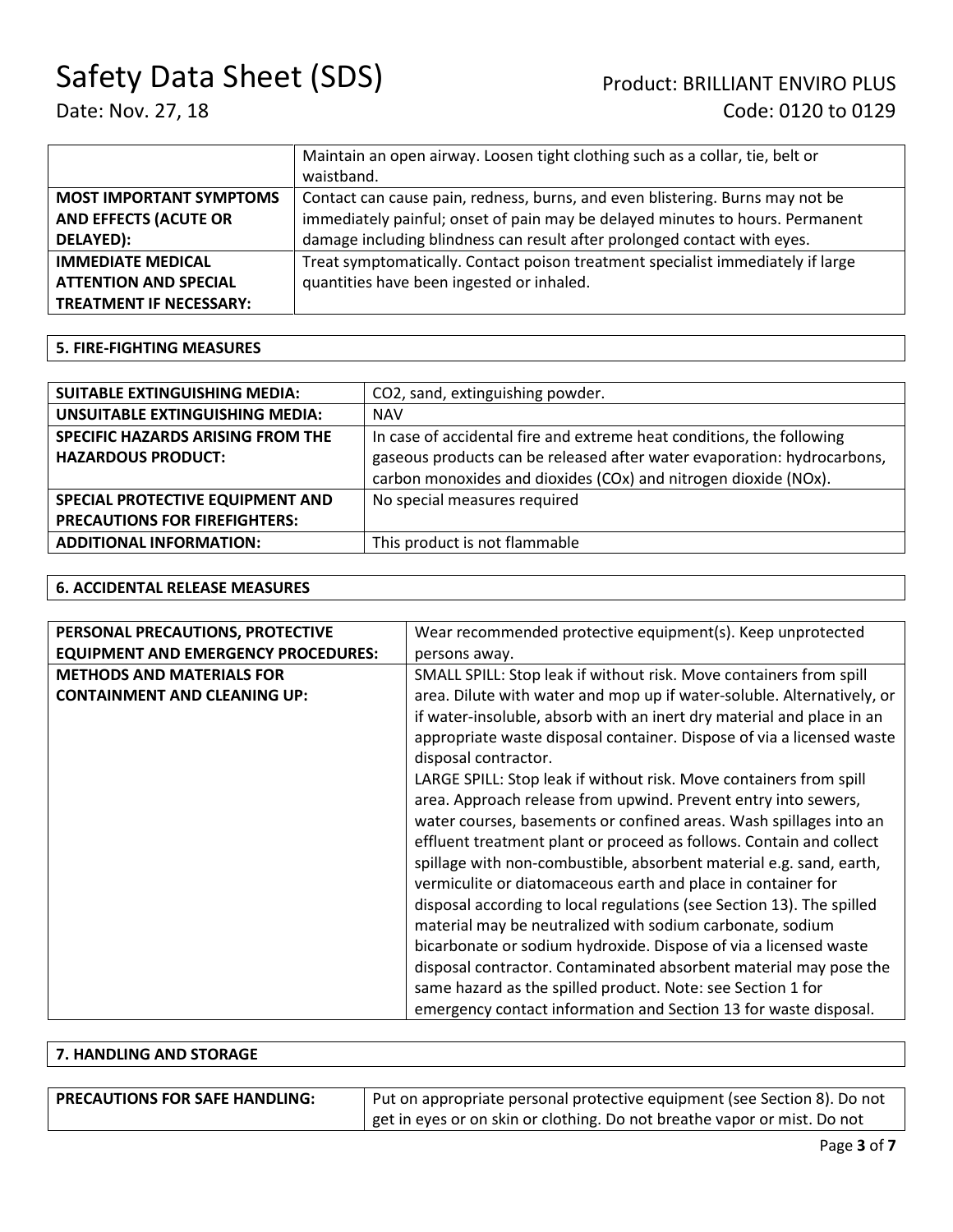|                                         | ingest. If during normal use the material presents a respiratory hazard, use<br>only with adequate ventilation or wear appropriate respirator. Keep in the<br>original container or an approved alternative made from a compatible<br>material, kept tightly closed when not in use. Keep away from alkalis.<br>Empty containers retain product residue and can be hazardous. Do not<br>reuse container. |
|-----------------------------------------|----------------------------------------------------------------------------------------------------------------------------------------------------------------------------------------------------------------------------------------------------------------------------------------------------------------------------------------------------------------------------------------------------------|
| <b>CONDITIONS FOR SAFE STORAGE</b>      | Store in accordance with local regulations. Store in original container                                                                                                                                                                                                                                                                                                                                  |
| <b>INCLUDING INCOMPATIBLE MATERIAL:</b> | protected from direct sunlight in a dry, cool and well-ventilated area, away                                                                                                                                                                                                                                                                                                                             |
|                                         | from incompatible materials (see Section 10) and food and drink. Store                                                                                                                                                                                                                                                                                                                                   |
|                                         | locked up. Separate from alkalis. Keep container tightly closed and sealed                                                                                                                                                                                                                                                                                                                               |
|                                         | until ready for use. Containers that have been opened must be carefully                                                                                                                                                                                                                                                                                                                                  |
|                                         | resealed and kept upright to prevent leakage. Do not store in unlabeled                                                                                                                                                                                                                                                                                                                                  |
|                                         | containers. Use appropriate containment to avoid environmental                                                                                                                                                                                                                                                                                                                                           |
|                                         | contamination.                                                                                                                                                                                                                                                                                                                                                                                           |

#### **8. EXPOSURE CONTROLS / PERSONAL PROTECTION**

#### **CONTROL PARAMETERS, INCLUDING OCCUPATIONAL EXPOSURE GUIDELINES OR BIOLOGICAL EXPOSURE LIMITS AND THE SOURCE OF THOSE VALUES:**

| Ensure appropriate aeration and ventilation.<br><b>APPROPRIATE ENGINEERING</b><br><b>CONTROLS:</b><br><b>INDIVIDUAL PROTECTION MEASURES</b><br>Avoid contact with the eyes and skin. Do not breathe dust, fume, gas, mist,<br>(E.G. PERSONAL PROTECTIVE<br>vapours or spray. Immediately remove all soiled and contaminated clothing.<br><b>EQUIPMENT):</b><br>Wash hands before breaks and at the end of work. Keep away from<br>foodstuffs, beverages and feed.<br>Breathing equipment: Use a properly fitted, air-purifying or air-fed<br>respirator complying with an approved standard if a risk assessment<br>indicates this is necessary. Respirator selection must be based on known or<br>anticipated exposure levels, the hazards of the product and the safe working<br>limits of the selected respirator.<br>Protection of hands: Chemical-resistant, impervious gloves complying with<br>an approved standard should be worn at all times when handling chemical<br>products if a risk assessment indicates this is necessary. Considering the<br>parameters specified by the glove manufacturer, check during use that the<br>gloves are still retaining their protective properties. It should be noted that<br>the time to breakthrough for any glove material may be different for<br>different glove manufacturers. In the case of mixtures, consisting of several<br>substances, the protection time of the gloves cannot be accurately<br>estimated. > 8 hours (breakthrough time): butyl rubber<br>Eye protection: Safety eyewear complying with an approved standard should<br>be used when a risk assessment indicates this is necessary to avoid exposure<br>to liquid splashes, mists, gases or dusts. If contact is possible, the following<br>protection should be worn, unless the assessment indicates a higher degree |  |
|-----------------------------------------------------------------------------------------------------------------------------------------------------------------------------------------------------------------------------------------------------------------------------------------------------------------------------------------------------------------------------------------------------------------------------------------------------------------------------------------------------------------------------------------------------------------------------------------------------------------------------------------------------------------------------------------------------------------------------------------------------------------------------------------------------------------------------------------------------------------------------------------------------------------------------------------------------------------------------------------------------------------------------------------------------------------------------------------------------------------------------------------------------------------------------------------------------------------------------------------------------------------------------------------------------------------------------------------------------------------------------------------------------------------------------------------------------------------------------------------------------------------------------------------------------------------------------------------------------------------------------------------------------------------------------------------------------------------------------------------------------------------------------------------------------------------------------------------------------|--|
|                                                                                                                                                                                                                                                                                                                                                                                                                                                                                                                                                                                                                                                                                                                                                                                                                                                                                                                                                                                                                                                                                                                                                                                                                                                                                                                                                                                                                                                                                                                                                                                                                                                                                                                                                                                                                                                     |  |
|                                                                                                                                                                                                                                                                                                                                                                                                                                                                                                                                                                                                                                                                                                                                                                                                                                                                                                                                                                                                                                                                                                                                                                                                                                                                                                                                                                                                                                                                                                                                                                                                                                                                                                                                                                                                                                                     |  |
|                                                                                                                                                                                                                                                                                                                                                                                                                                                                                                                                                                                                                                                                                                                                                                                                                                                                                                                                                                                                                                                                                                                                                                                                                                                                                                                                                                                                                                                                                                                                                                                                                                                                                                                                                                                                                                                     |  |
|                                                                                                                                                                                                                                                                                                                                                                                                                                                                                                                                                                                                                                                                                                                                                                                                                                                                                                                                                                                                                                                                                                                                                                                                                                                                                                                                                                                                                                                                                                                                                                                                                                                                                                                                                                                                                                                     |  |
|                                                                                                                                                                                                                                                                                                                                                                                                                                                                                                                                                                                                                                                                                                                                                                                                                                                                                                                                                                                                                                                                                                                                                                                                                                                                                                                                                                                                                                                                                                                                                                                                                                                                                                                                                                                                                                                     |  |
|                                                                                                                                                                                                                                                                                                                                                                                                                                                                                                                                                                                                                                                                                                                                                                                                                                                                                                                                                                                                                                                                                                                                                                                                                                                                                                                                                                                                                                                                                                                                                                                                                                                                                                                                                                                                                                                     |  |
|                                                                                                                                                                                                                                                                                                                                                                                                                                                                                                                                                                                                                                                                                                                                                                                                                                                                                                                                                                                                                                                                                                                                                                                                                                                                                                                                                                                                                                                                                                                                                                                                                                                                                                                                                                                                                                                     |  |
|                                                                                                                                                                                                                                                                                                                                                                                                                                                                                                                                                                                                                                                                                                                                                                                                                                                                                                                                                                                                                                                                                                                                                                                                                                                                                                                                                                                                                                                                                                                                                                                                                                                                                                                                                                                                                                                     |  |
|                                                                                                                                                                                                                                                                                                                                                                                                                                                                                                                                                                                                                                                                                                                                                                                                                                                                                                                                                                                                                                                                                                                                                                                                                                                                                                                                                                                                                                                                                                                                                                                                                                                                                                                                                                                                                                                     |  |
|                                                                                                                                                                                                                                                                                                                                                                                                                                                                                                                                                                                                                                                                                                                                                                                                                                                                                                                                                                                                                                                                                                                                                                                                                                                                                                                                                                                                                                                                                                                                                                                                                                                                                                                                                                                                                                                     |  |
|                                                                                                                                                                                                                                                                                                                                                                                                                                                                                                                                                                                                                                                                                                                                                                                                                                                                                                                                                                                                                                                                                                                                                                                                                                                                                                                                                                                                                                                                                                                                                                                                                                                                                                                                                                                                                                                     |  |
|                                                                                                                                                                                                                                                                                                                                                                                                                                                                                                                                                                                                                                                                                                                                                                                                                                                                                                                                                                                                                                                                                                                                                                                                                                                                                                                                                                                                                                                                                                                                                                                                                                                                                                                                                                                                                                                     |  |
|                                                                                                                                                                                                                                                                                                                                                                                                                                                                                                                                                                                                                                                                                                                                                                                                                                                                                                                                                                                                                                                                                                                                                                                                                                                                                                                                                                                                                                                                                                                                                                                                                                                                                                                                                                                                                                                     |  |
|                                                                                                                                                                                                                                                                                                                                                                                                                                                                                                                                                                                                                                                                                                                                                                                                                                                                                                                                                                                                                                                                                                                                                                                                                                                                                                                                                                                                                                                                                                                                                                                                                                                                                                                                                                                                                                                     |  |
|                                                                                                                                                                                                                                                                                                                                                                                                                                                                                                                                                                                                                                                                                                                                                                                                                                                                                                                                                                                                                                                                                                                                                                                                                                                                                                                                                                                                                                                                                                                                                                                                                                                                                                                                                                                                                                                     |  |
|                                                                                                                                                                                                                                                                                                                                                                                                                                                                                                                                                                                                                                                                                                                                                                                                                                                                                                                                                                                                                                                                                                                                                                                                                                                                                                                                                                                                                                                                                                                                                                                                                                                                                                                                                                                                                                                     |  |
|                                                                                                                                                                                                                                                                                                                                                                                                                                                                                                                                                                                                                                                                                                                                                                                                                                                                                                                                                                                                                                                                                                                                                                                                                                                                                                                                                                                                                                                                                                                                                                                                                                                                                                                                                                                                                                                     |  |
|                                                                                                                                                                                                                                                                                                                                                                                                                                                                                                                                                                                                                                                                                                                                                                                                                                                                                                                                                                                                                                                                                                                                                                                                                                                                                                                                                                                                                                                                                                                                                                                                                                                                                                                                                                                                                                                     |  |
|                                                                                                                                                                                                                                                                                                                                                                                                                                                                                                                                                                                                                                                                                                                                                                                                                                                                                                                                                                                                                                                                                                                                                                                                                                                                                                                                                                                                                                                                                                                                                                                                                                                                                                                                                                                                                                                     |  |
|                                                                                                                                                                                                                                                                                                                                                                                                                                                                                                                                                                                                                                                                                                                                                                                                                                                                                                                                                                                                                                                                                                                                                                                                                                                                                                                                                                                                                                                                                                                                                                                                                                                                                                                                                                                                                                                     |  |
|                                                                                                                                                                                                                                                                                                                                                                                                                                                                                                                                                                                                                                                                                                                                                                                                                                                                                                                                                                                                                                                                                                                                                                                                                                                                                                                                                                                                                                                                                                                                                                                                                                                                                                                                                                                                                                                     |  |
|                                                                                                                                                                                                                                                                                                                                                                                                                                                                                                                                                                                                                                                                                                                                                                                                                                                                                                                                                                                                                                                                                                                                                                                                                                                                                                                                                                                                                                                                                                                                                                                                                                                                                                                                                                                                                                                     |  |
|                                                                                                                                                                                                                                                                                                                                                                                                                                                                                                                                                                                                                                                                                                                                                                                                                                                                                                                                                                                                                                                                                                                                                                                                                                                                                                                                                                                                                                                                                                                                                                                                                                                                                                                                                                                                                                                     |  |
|                                                                                                                                                                                                                                                                                                                                                                                                                                                                                                                                                                                                                                                                                                                                                                                                                                                                                                                                                                                                                                                                                                                                                                                                                                                                                                                                                                                                                                                                                                                                                                                                                                                                                                                                                                                                                                                     |  |
| of protection: chemical splash goggles and/ or face shield. If inhalation                                                                                                                                                                                                                                                                                                                                                                                                                                                                                                                                                                                                                                                                                                                                                                                                                                                                                                                                                                                                                                                                                                                                                                                                                                                                                                                                                                                                                                                                                                                                                                                                                                                                                                                                                                           |  |
| hazards exist, a full-face respirator may be required instead. Recommended:                                                                                                                                                                                                                                                                                                                                                                                                                                                                                                                                                                                                                                                                                                                                                                                                                                                                                                                                                                                                                                                                                                                                                                                                                                                                                                                                                                                                                                                                                                                                                                                                                                                                                                                                                                         |  |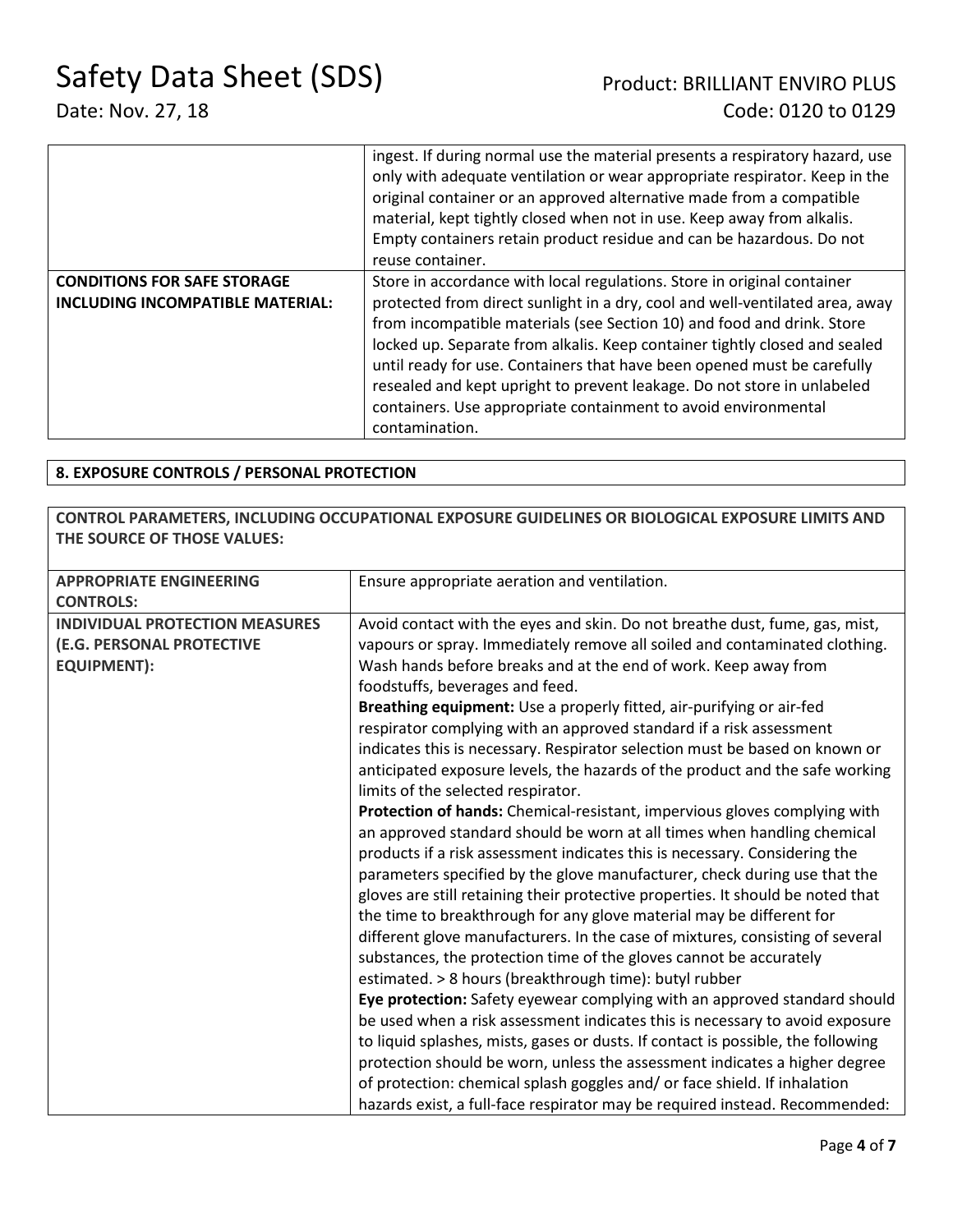| splash goggles                                                               |
|------------------------------------------------------------------------------|
| <b>Body protection:</b> Personal protective equipment for the body should be |
| selected based on the task being performed and the risks involved and        |
| should be approved by a specialist before handling this product.             |
| Recommended: safety apron                                                    |

#### **9. PHYSICAL AND CHEMICAL PROPERTIES**

| <b>APPEARANCE</b>            | <b>BLue Liquid</b>      | <b>PH</b>                    | 5.5                |
|------------------------------|-------------------------|------------------------------|--------------------|
| <b>ODOUR</b>                 | Fresh Scent             | <b>ODOUR THRESHOLD</b>       | <b>NAV</b>         |
| <b>MELTING POINT</b>         | <b>NAV</b>              | <b>FREEZING POINT</b>        | $\sim 0^{\circ}$ C |
| <b>INITIAL BOILING POINT</b> | $\sim$ 100 $^{\circ}$ C | <b>FLASH POINT</b>           | <b>NAP</b>         |
| <b>EVAPORATION RATE</b>      | <b>NAV</b>              | <b>FLAMMABILITY</b>          | <b>NAP</b>         |
| <b>LOWER FLAMMABLE LIMIT</b> | <b>NAP</b>              | <b>UPPER FLAMMABLE LIMIT</b> | <b>NAP</b>         |
| <b>VAPOUR PRESSURE</b>       | <b>NAV</b>              | <b>VAPOUR DENSITY</b>        | <b>NAV</b>         |
| <b>RELATIVE DENSITY</b>      | 1.07                    | <b>SOLUBILITY</b>            | Complete in water  |
| <b>PARTITION COEFFICIENT</b> | <b>NAV</b>              | <b>AUTO-IGNITION</b>         | <b>NAP</b>         |
|                              |                         | <b>TEMPERATURE</b>           |                    |
| <b>DECOMPOSITION</b>         | <b>NAV</b>              | <b>VISCOSITY</b>             | 1,500 cps          |
| <b>TEMPERATURE</b>           |                         |                              |                    |

#### **10. STABILITY AND REACTIVITY**

| <b>REACTIVITY:</b>                       | No specific test data related to reactivity available for this product or its |
|------------------------------------------|-------------------------------------------------------------------------------|
|                                          | ingredients.                                                                  |
| <b>CHEMICAL STABILITY:</b>               | The product is stable.                                                        |
| POSSIBILITY OF HAZARDOUS REACTIONS:      | Under normal conditions of storage and use, hazardous reactions will not      |
|                                          | occur.                                                                        |
| <b>CONDITIONS TO AVOID:</b>              | No specific data.                                                             |
| <b>INCOMPATIBLE MATERIALS:</b>           | Attacks many metals producing extremely flammable hydrogen gas                |
|                                          | which can form explosive mixtures with air. Reactive or incompatible          |
|                                          | with the following materials: alkalis, oxidizers                              |
| <b>HAZARDOUS DECOMPOSITION PRODUCTS:</b> | Under normal conditions of storage and use, hazardous decomposition           |
|                                          | products should not be produced.                                              |

#### **11. TOXICOLOGICAL INFORMATION**

| <b>ROUTES OF ENTRY:</b>                                                       | Oral, Dermal, Inhalation.                                                                    |  |
|-------------------------------------------------------------------------------|----------------------------------------------------------------------------------------------|--|
| Component                                                                     | Value                                                                                        |  |
| Organic Acid                                                                  | LD50 (dermal) 5879 mg/kg                                                                     |  |
| SYMPTOMS RELATED TO THE PHYSICAL, CHEMICAL AND TOXICOLOGICAL CHARACTERISTICS: |                                                                                              |  |
| IF ON THE SKIN:                                                               | CORROSIVE: Adverse symptoms may include the following: pain or irritation redness blistering |  |
|                                                                               | may occur                                                                                    |  |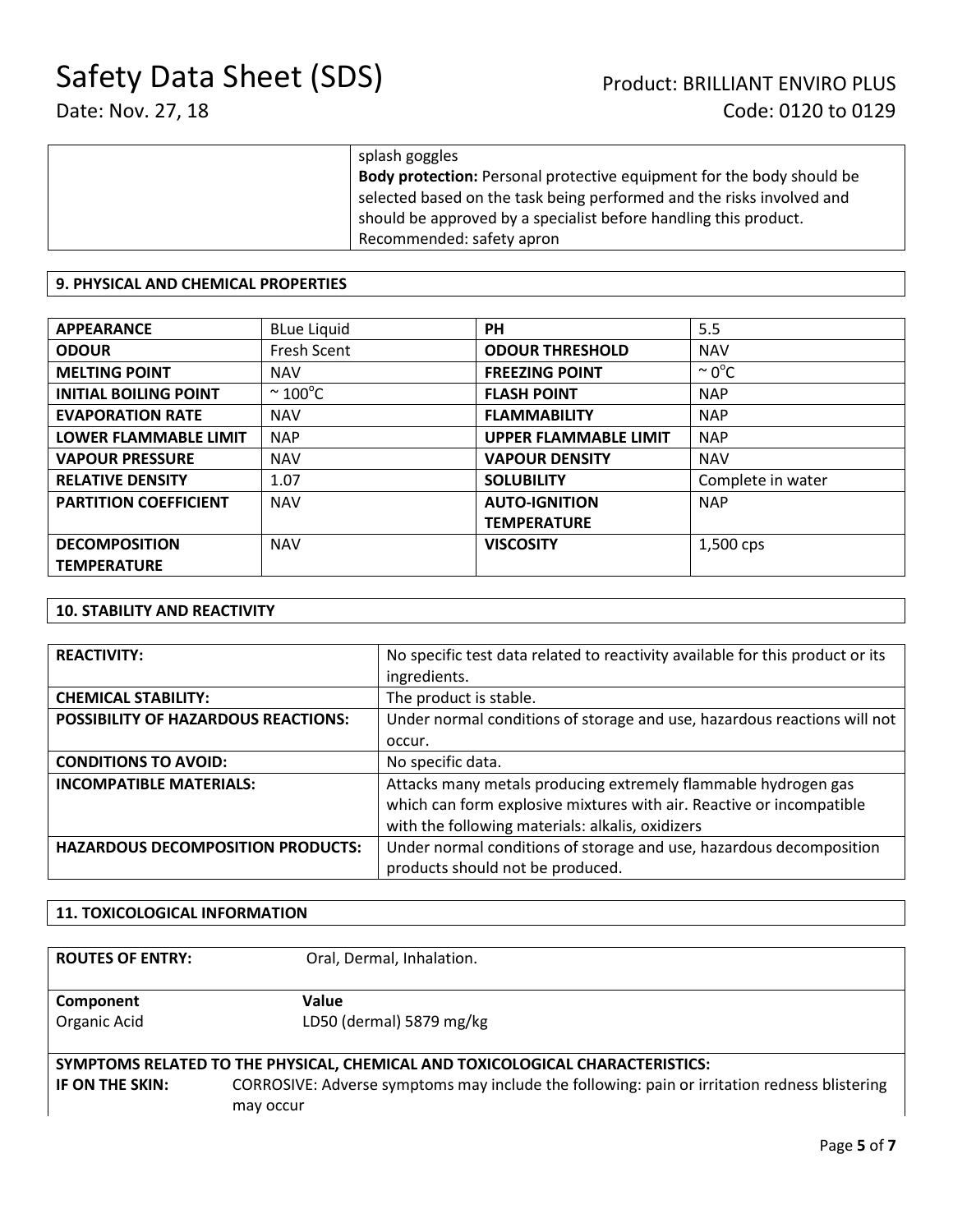Date: Nov. 27, 18 Code: 0120 to 0129

**IF ON THE EYE:** CORROSIVE: Adverse symptoms may include the following: pain watering redness **AFTER INGESTION:** CORROSIVE: Adverse symptoms may include the following: stomach pains **SENSITIZATION:** No sensitizing effects known **DELAYED AND IMMEDIATE EFFECTS, AND CHRONIC EFFECTS FROM SHORT-TERM AND LONG-TERM EXPOSURE:**  Prolonged or frequent contact can cause eczema and inflammation of the skins as a results of degreasing. **ADDITIONAL TOXICOLOGICAL INFORMATION:** The product shows the following dangers according to internally approved calculation methods for preparations: Corrosive Irritant **CARCINOGENIC CATEGORIES:** None of the ingredients are listed General : No known significant effects or critical hazards. Carcinogenicity : No known significant effects or critical hazards. Mutagenicity : No known significant effects or critical hazards. Teratogenicity : No known significant effects or critical hazards. Developmental effects : No known significant effects or critical hazards. Fertility effects : No known significant effects or critical hazards.

#### **12. ECOLOGICAL INFORMATION**

#### **No data available.**

| <b>ECOTOXICITY</b>                   | No further information available                  |
|--------------------------------------|---------------------------------------------------|
| <b>PERSISTENCE AND DEGRADABILITY</b> | Not available.                                    |
| <b>BIOACCUMULATIVE POTENTIAL</b>     | Not available.                                    |
| <b>MOBILITY IN SOIL</b>              | No further relevant information available.        |
| <b>OTHER ADVERSE EFFECTS</b>         | No known significant effects or critical hazards. |

#### **13. DISPOSAL CONSIDERATIONS**

#### **Waste treatment methods:**

**Recommendation:** The generation of waste should be avoided or minimized wherever possible. Disposal of this product, solutions and any by-products should at all times comply with the requirements of environmental protection and waste disposal legislation and any regional local authority requirements. Dispose of surplus and non-recyclable products via a licensed waste disposal contractor. Waste should not be disposed of untreated to the sewer unless fully compliant with the requirements of all authorities with jurisdiction. Waste packaging should be recycled. Incineration or landfill should only be considered when recycling is not feasible.

**Uncleaned packagings:** This material and its container must be disposed of in a safe way. Care should be taken when handling emptied containers that have not been cleaned or rinsed out. Empty containers or liners may retain some product residues. Avoid dispersal of spilled material and runoff and contact with soil, waterways, drains and sewers. **Recommendation:** Disposal must be made according to official regulations.

**Recommended cleansing agent:** Water.

#### **14. TRANSPORT INFORMATION**

| <b>UN NUMBER</b>                            | <b>NAF</b> |
|---------------------------------------------|------------|
| <b>NAME</b><br><b>PROPER SHIPPING</b><br>UN | <b>NAP</b> |